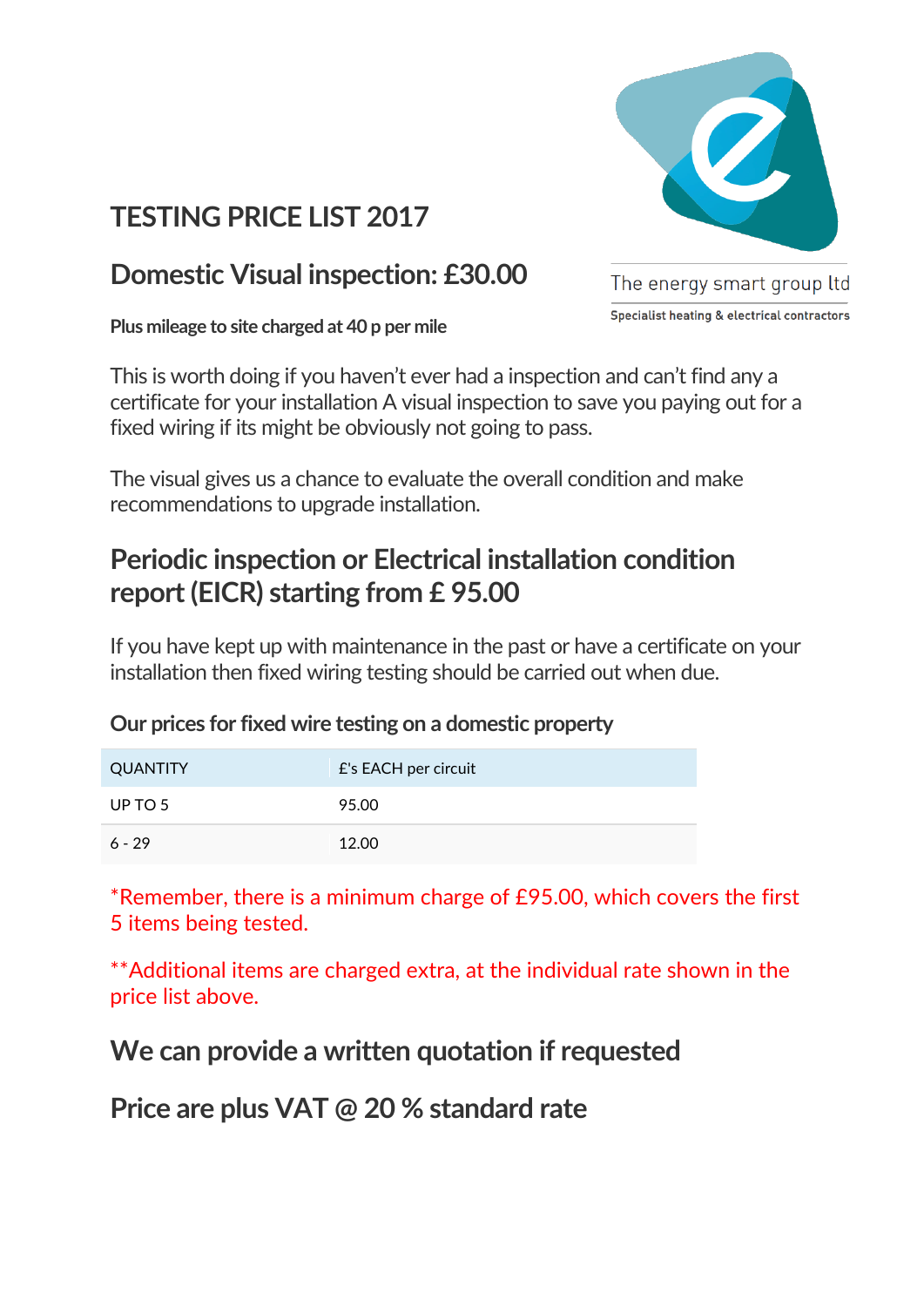# **Commercial Fixed Wire Testing**

# **Periodic inspection or Electrical installation condition report (EICR) starting from £ 120.00**

If you have kept up with maintenance in the past or have a certificate on your installation then fixed wiring testing should be carried out when due.

| <b>QUANTITY</b> | <b>£'s EACH Per Circuit</b> |
|-----------------|-----------------------------|
| <b>QUANTITY</b> | <b>£'s EACH Per Circuit</b> |
| <b>UP TO 50</b> | 12.00                       |
| 51-100          | 11.00                       |
| 101-150         | 10.00                       |
| 151-200         | 9.00                        |
| 201-250         | 8.00                        |
| $251+$          | 7.00                        |

**Our prices for fixed wire testing on a commercial property**

\*Remember, there is a minimum charge of £120.00, which covers the first 10 items being tested.

\*\*As a first time customer you may be entitled to a further 10 % discount and free energy report, find out what you can save today on 01709 70273

# **Remedial works**

### **A fixed price written quotation for any remedial works will be given before we commence with any works**

**(FI) codes:** if we cannot identify a circuit with 15 minutes we will class it as requires further investigation needed a charge based on our hourly rate will apply to this work.

**(C1)** codes: warrants immediate action to be taken If we you deem our quote unreasonable we have the right to isolate that circuit & lock it off to prevent further danger.

**All remedial charges will be rate of £35.00 (Thirty Five Pounds) for our electricians & a rate of £10.00 (Ten pounds) for our apprentice (prices are subject to VAT) plus any materials used. This rate is applicable up to and including 31st March 2017.**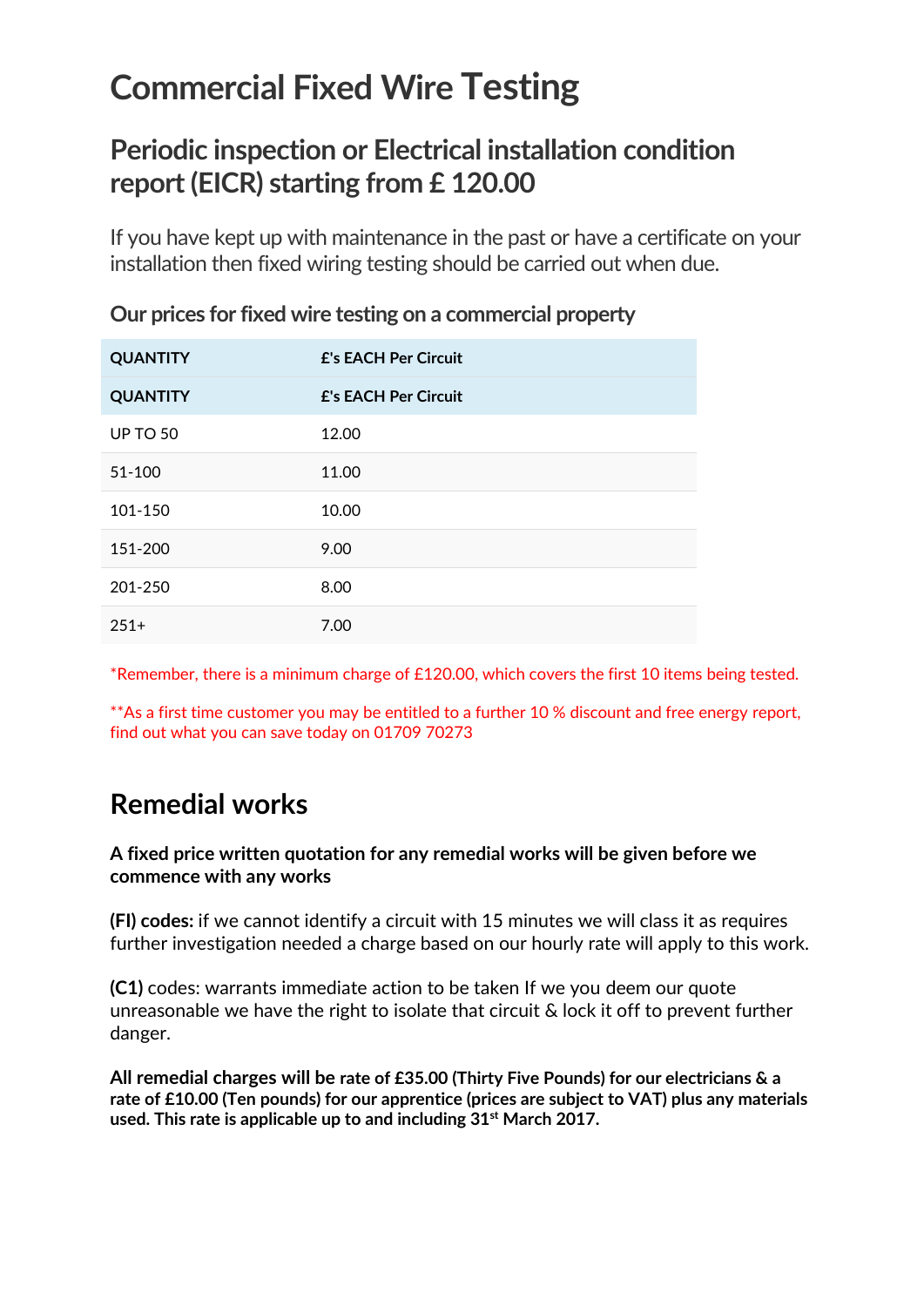# **BS7671 Electrical Regulations -**

### **Recommended intervals between periodic tests and Inspections**

### **Domestics**

- Domestic premises (general) = 10 years/Change of Occupancy
- Domestic premises (rented houses and flats) = 5 years/Change of Occupancy
- Residential accommodation (HMO, halls of residence, nurses accommodation etc) = 5 years/Change of Occupancy (some local authorities ask for HMO properties to be tested every 3 years)

# **Commercial**

- Commercial premises = 5 years/Change of Occupancy
- $\bullet$  Educational establishments = 5 years
- $\bullet$  Industrial premises = 3 years
- $\bullet$  Offices = 5 years
- $\bullet$  Shops = 5 years
- $\bullet$  Laboratories = 5 years
- $\bullet$  Hospitals and medical clinics (general areas) = 5 years
- $\bullet$  Hospitals and medical clinics (medical locations) = 1 year
- Cinemas = 1-3 years (local authorities license should stipulate frequency)
- $\bullet$  Churches = 5 years
- $\bullet$  Leisure complexes (excluding swimming pools) = 3 years
- $\bullet$  Places of public entertainment = 3 years
- Restaurants and hotels  $=$  5 years
- $\bullet$  Theatres, etc. = 3 years
- $\bullet$  Public Houses = 5 years
- Village halls/community centres = 5 years
- Agricultural and horticultural  $=$  3 years
- Caravans = 3 years but should be reduced to every 1 year if used frequently.
- Caravan parks =  $1$  year
- $\bullet$  Highway power supplies = 6-8 years
- $\bullet$  Marinas = 1 year
- $\bullet$  Fish farms = 1 year
- $\bullet$  Swimming pools = 1 year
- Emergency lighting = 3 years although luminaries should be discharge tested every 1 year
- $\bullet$  Fire alarms = 1 year
- $\bullet$  Launderettes = 1 year
- $\bullet$  Petrol filling stations = 1 year
- Construction site installations  $=$  3 months
- $\bullet$  Temporary installation = 3 month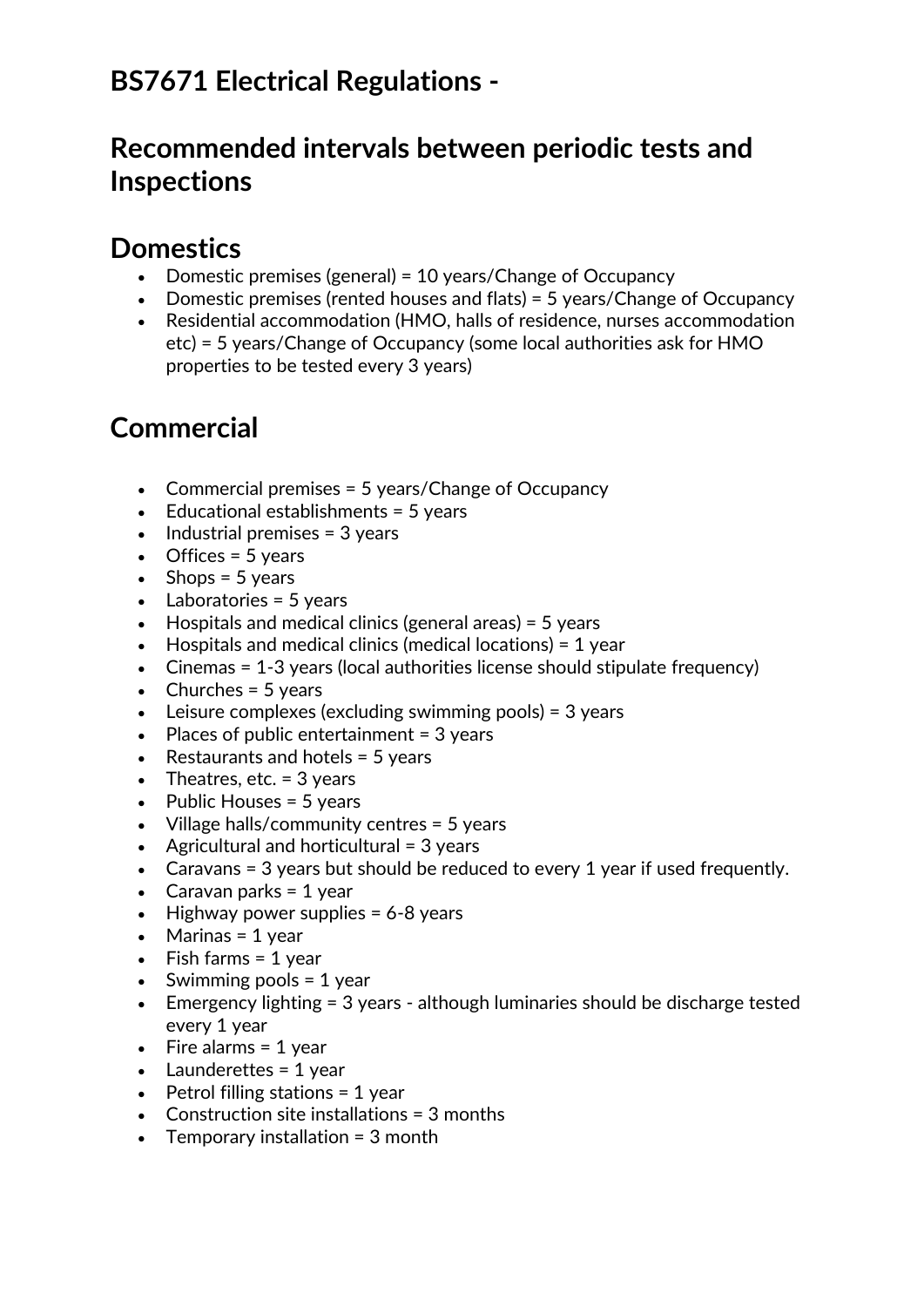# **Scope of Works – Fixed Wire Testing**

Following the testing and inspections, you will be issued with a report on the condition of the electrical systems and wiring within the premises. You will be issued with schedules detailing circuits and the results of the appropriate testing, which was carried out. You will also be issued with a defects report.

- Testing and inspections of all electrical fixed wiring and systems will be carried out to verify the installation complies with the current regulations, BS7671:2008 (amendment 3 - 2015).
- 100% of the electrical installation shall be inspected visually to look for signs of defects. Testing shall be carried out to 100% of circuits.
- Sensitive circuits may be omitted from testing if you wish.
- The maximum number of circuits to be tested will be 117.
- A full electrical installation condition report will be issued upon the completion of each visit.

# **The tests carried out shall include, but not be limited to;**

- Continuity of protective (earth) conductors.
- Continuity of ring final circuit conductors.
- Insulation resistance between live conductors, and live conductors to earth.
- Polarity.
- Earth fault loop impedance.
- Operation of RCD's.
- Functional testing of RCD's, switches, controls and interlocks.
- Verification of voltage drop.

### **The defects report will list any of the following;**

- Damage.
- Deterioration.
- Defects.
- Dangerous conditions.
- Non-compliance with the requirements of the regulations.
- Any other findings, which may give, rise to danger.

### **Defects are given fault codes 1 to 3, with 1 being the most serious. An installation, which has any code 1or 2 defects cannot be deemed satisfactory.**

Once all code 1 and 2 defects have been rectified, the installation is deemed to be satisfactory. It is not necessary for the person or company issuing the report to carry out the remedial works.

# **A Code 1 (C1)**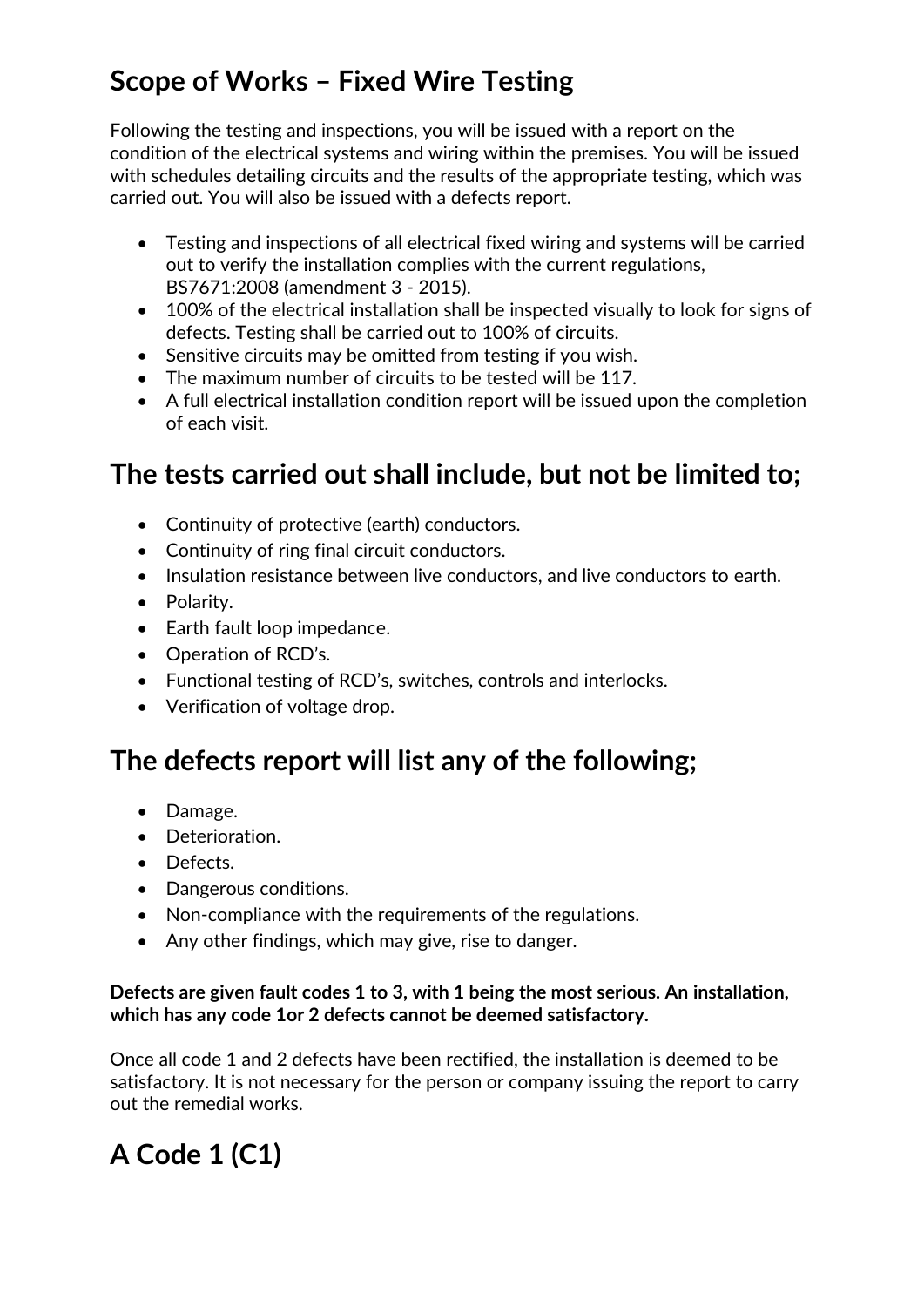This means 'Danger present. Risk of injury. Immediate remedial action required.' It is an immediate threat and should be rectified or made safe as soon as possible. An example of a C1 defect would be accessible live conductors due to damage, poorly modified enclosures or removed maintenance panels. Incorrect polarity would also attract a code C1 as it may allow conductive parts, not normally expected to be live, to become live.

The presence of a code C1 warrants immediate action to be taken which would be to inform the duty holder or responsible person for the installation immediately, both verbally and in writing, of the risk of injury that exists.

# **A Code 2 (C2)**

Is a potentially dangerous defect, these might be things that don't pose an immediate threat but are likely to become a danger in the future. A C2 is described as 'Potentially dangerous - urgent remedial action required.'

The phrase "potentially dangerous", in the C2 code is designed to point towards a risk of injury from contact with live parts after a sequence of events. A sequence of events could mean that an individual may gain access to live parts through a day to day task that would not be expected to give access to live parts.

An observation code FI is described as 'Further investigation required without delay.' This means that your electrical contractor has observed something whilst carrying out the testing for instance emergency lights seem very dim. This might not have been covered in the report so they have noted it separately as code FI.

Codes C1 and C2 attract unsatisfactory report findings and you'll have to have these defects rectified in order to prove compliance. A report could also be classed as unsatisfactory if the only fault codes are FI. An example would be when there are lots of circuits that are not verified at the time of testing, this is because the inspector would not be able to categorically say that these circuits are safe or not.

# **Code 3 (C3)**

Is described as 'Improvement recommended.' This means it does not comply with the regulations but isn't actually dangerous. A code C3 should imply that the installation is not necessarily dangerous but it may not comply with the current version of the regulations or for example, may have damaged fittings that do not have exposed live parts. A code C3, in itself, should not warrant an overall unsatisfactory report.

You will need to address C1, C2 and FI faults on your report in order to achieve compliance.

Once faults have been rectified and your electrician has issued you with the relevant paperwork, Electrical Installation Certificate (EIC) or Minor Works Certificate (MW) these should be kept together with the EICR to prove all faults have been rectified in accordance with BS7671.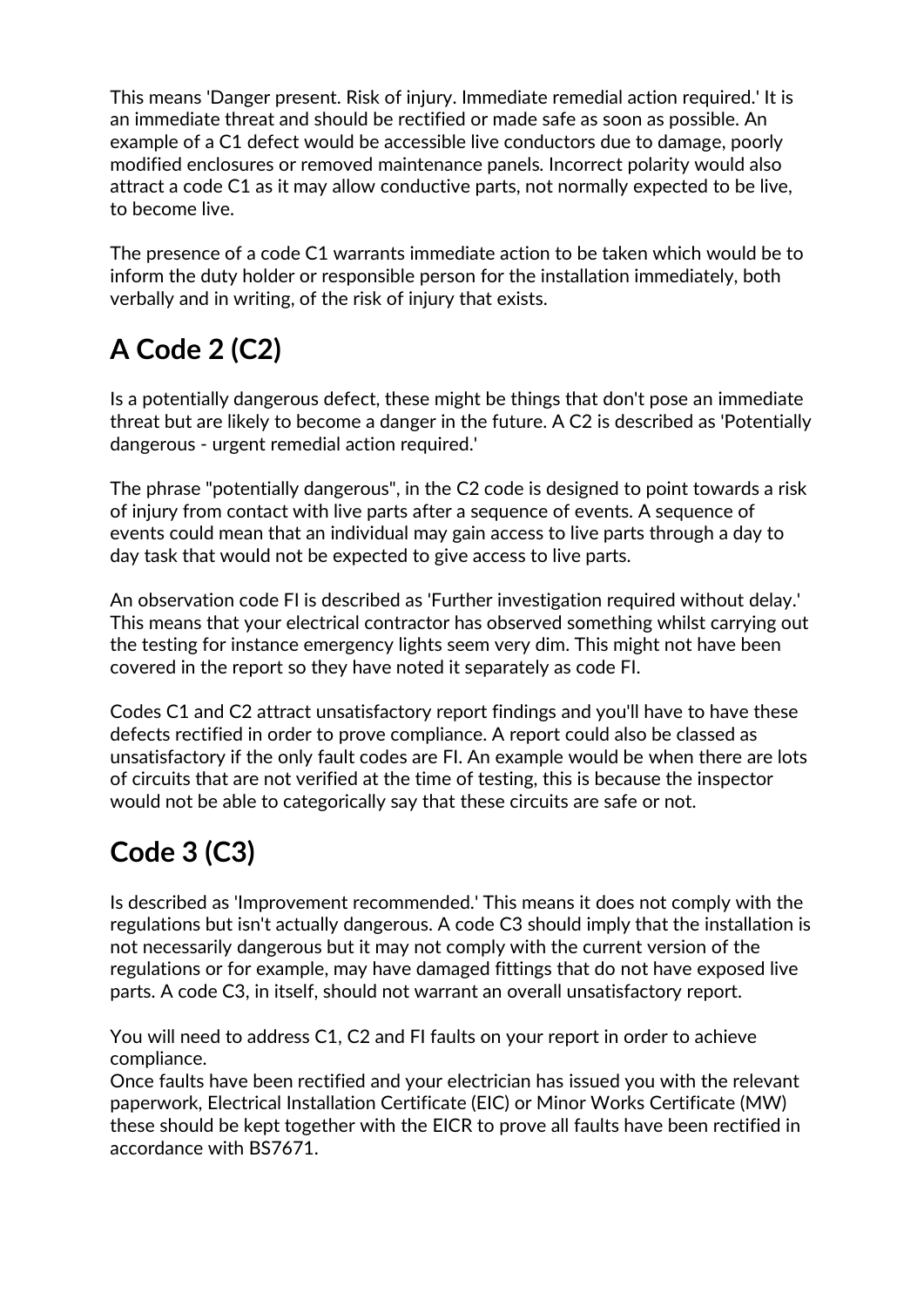# **Summary**

- This proposal is open for acceptance for a period of 30 days from the date shown on page 1.
- All works to be carried out during normal hours (Monday Friday, 8am to 5pm).
- Engineers will have all relevant PPE for the tasks undertaken.
- Risk assessments and method statements are carried out before any works commence. Copies of these documents are available upon request.
- All testing & inspections will be carried out in accordance with BS7671:2008.

### **Variations**

- Variations to the original proposal and plans are sometimes necessary. In such cases you agree to cover the costs of any variation/additional works required.
- An additional order will be required before any variation works are carried out.
- We can provide a quotation for any variation/additional works required. Alternatively we can carry out the variation works at a rate of **£35.00 (Thirty Five Pounds)** per hour (not including VAT) plus any materials used. This rate is applicable up to and including 31<sup>st</sup> March 2017.

# **Exclusions**

- Circuits at heights of over 3 metres will be excluded from testing and entered as a limitation on the reports.
- Building works such as the drilling of holes greater than 32mm in diameter are to be carried out by others and are not included in this proposal.
- Wall chases for wiring, groundworks, trenches, concrete bases and ducts if required, are to be carried out by others and are not included in this proposal.
- The making good of plaster and decorations are to be carried out by others and are not included in this proposal.
- If engineer visits are required outside normal working hours they will be chargeable in addition at our current rates.
- If engineer visits are required due to wiring damage during the works, labour and materials will be chargeable at our current rates.
- This proposal allows for working off stepladders and very occasionally ladders, if any other working at height equipment is needed it may be chargeable in addition.
- The above proposal is our interpretation of requirements taken from the drawings, specification or information attached. Please check that the above quotation fulfils the tender requirements in full, if errors or omissions are present then they may be chargeable in addition if not included in this quotation.
- No contractor percentage deductions or retentions are accepted; if you work on this basis please amend your costs accordingly on submission of your prices.
- VAT (this will be charged at the current rate at the time of invoicing).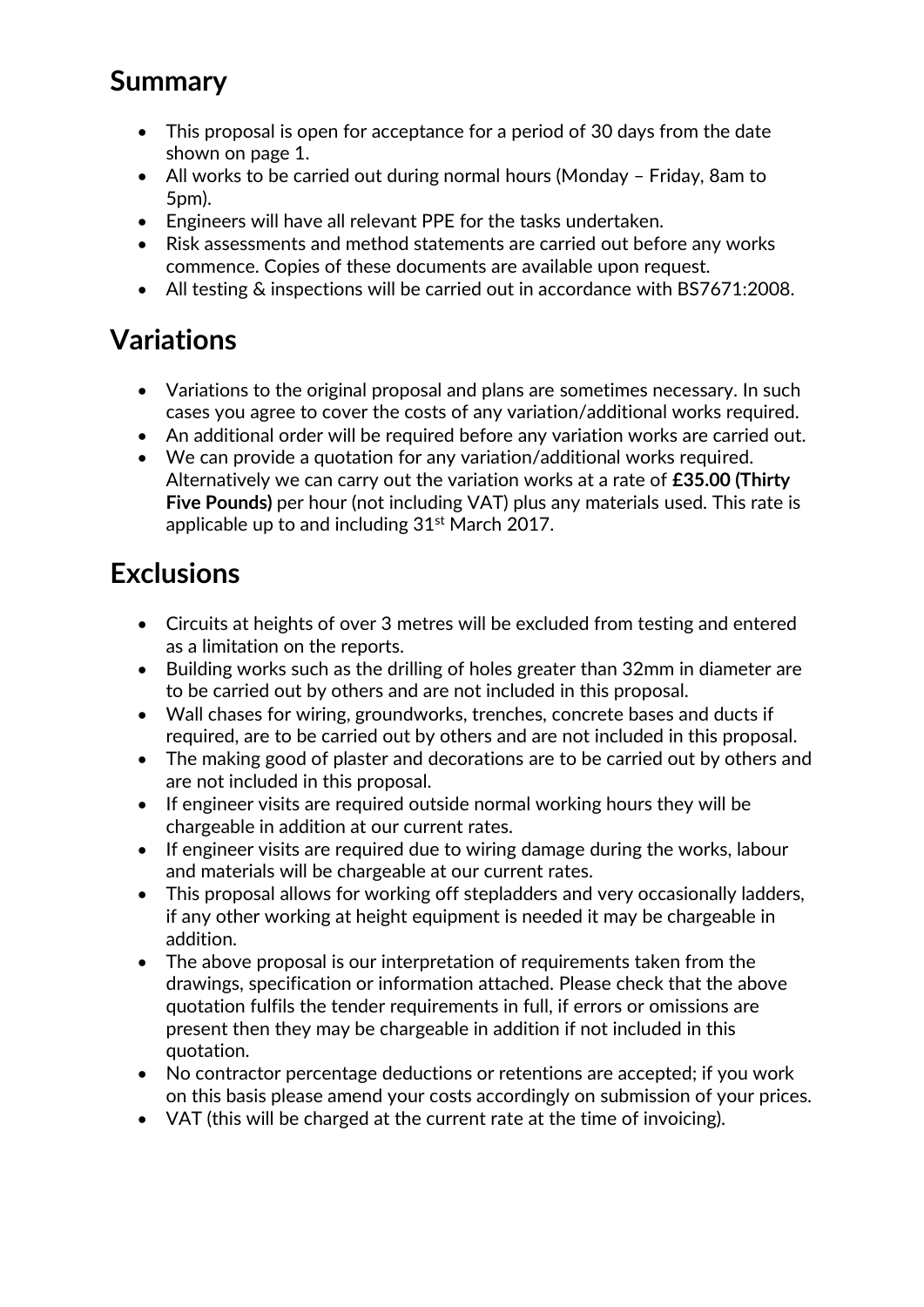### **Warranty**

• The installation will be covered by a 1 year parts and labour warranty. During the warranty period we will replace any defective materials we have supplied free of charge. The period of warranty shall commence upon the date of the handover of final certification.

### **Payment terms**

- This proposal is strictly subject to the payment terms detailed herein.
- In accepting our proposals you also accept that the installation will be subject to interim invoicing. Works by us may cease until any outstanding interim invoice has been settled in full.
- Any invoice raised must be paid within 30 days.
- An interim invoice will be raised at the end of each calendar month or stage of work, whichever happens sooner.
- Should an invoice be raised at the end of a month, the invoice amount shall be equal to the amount of work completed at the time of invoicing.
- We reserve the right not to release final paperwork (commissioning, certification, O&M manuals and as installed drawings) until payment of the total contract value has been received.

### **General Terms & Conditions of Business**

**The following terms and conditions are applicable to all contracts (whether written or verbal) formed between any customer (hereafter named "you") wishing to engage the services of the energy smart group ltd (hereafter named "the company").**

### **1. BASIS OF ESTIMATES AND QUOTATIONS**

- **1.1** All estimates given to you by the company are an indication of costs, which are subject to these terms and conditions, and constitute an offer for acceptance.
- **1.2** Any estimates given to you by the company may be withdrawn at any time unless a specified period has been stipulated.
- **1.3** All estimates given by the company are open for acceptance until the expiry date shown or for a period of 30 days from the date of the estimate where no expiry date is shown.
- **1.4** Any order received by the company is deemed to be an offer and not binding until accepted in writing by the company.
- **1.5** Unless stated in estimates, all costs are calculated on the assumption that works will be carried out during normal working hours (Monday to Friday from 7.30am until 4.00pm excluding any English bank holidays). Should works be forced to be carried out beyond these agreed times, you agree to pay any additional costs, which may be charged by the company.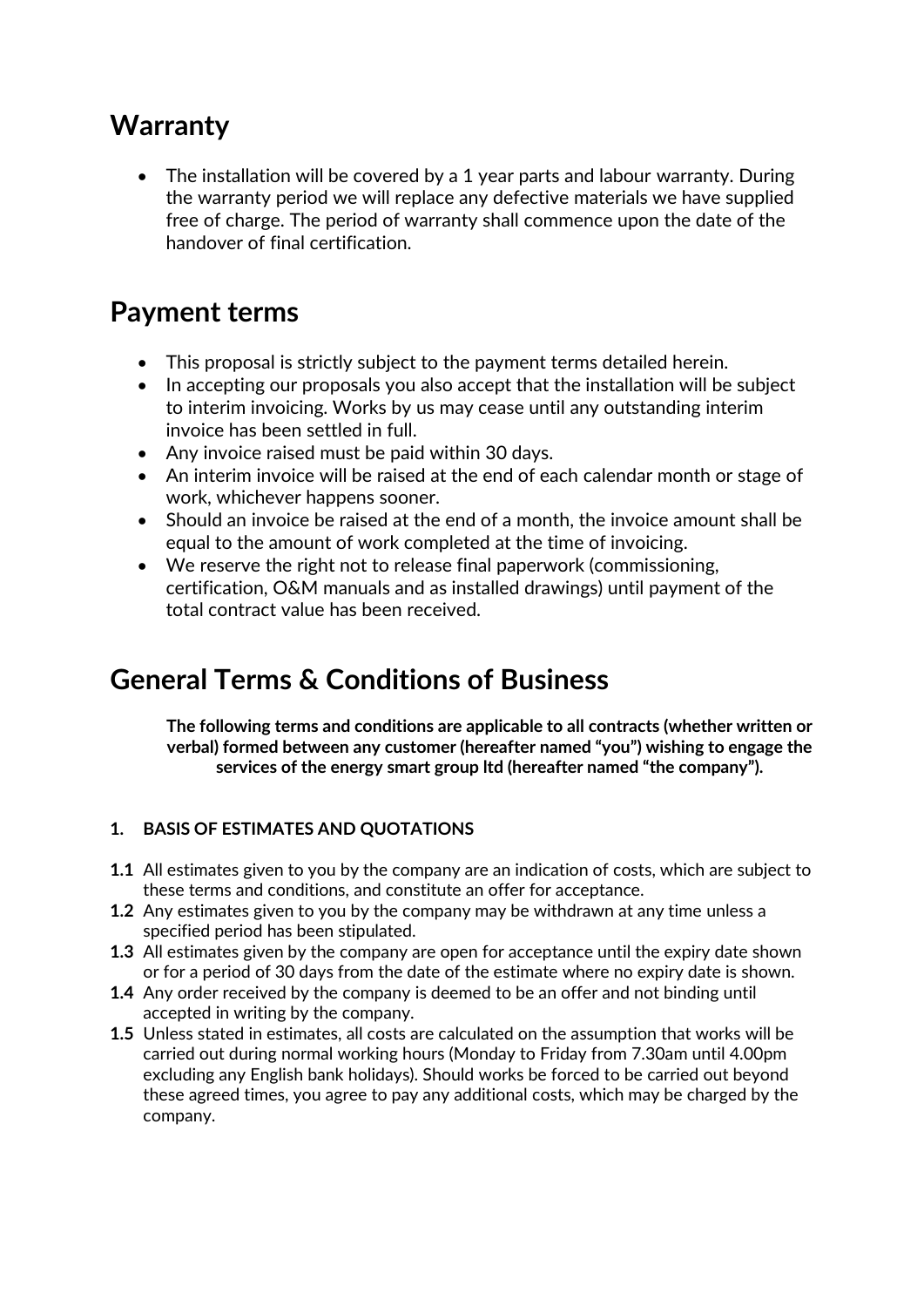**1.6** Some quotations may contain costs, which may not be fixed; such costs will be detailed in quotations. Any costs, which are not fixed, must be paid for by you, at the correct rates upon completion of works.

#### **2. GENERAL CONDITION OF WORKS**

- **2.1** Access shall be granted to the company and its employees where works are to be carried out, in all working areas during all agreed working times. Should access not be granted, you agree to pay any additional costs, which may be incurred due to any delays caused to the progress of works.
- **2.2** You are responsible for providing an electrical supply to enable the company to carry out its duties. This may be a normal domestic 230v supply, or a temporary 110v supply. Should an electrical supply not be available, you must inform the company prior to the commencement of any works.
- **2.3** Suitable welfare and toilet facilities are to be provided by you, available free of charge for the duration of the contract. Suitable facilities should include a clean area to prepare and eat food, toilets and hand washing facilities (with hot and cold running water). Should adequate facilities not be available, you must inform the company prior to the commencement of any works.

#### **3. WORKING ENVIRONMENT**

- **3.1** It is your responsibility to inform us of any risks that may be hazardous to the safe working of any employees of the company.
- **3.2** You shall not allow any activity by you, or any third party to compromise the safety of any employee of the company. The company must be informed should any hazardous activity be planned in any areas of work.
- **3.3** Any costs relating to risk assessments or surveys of the premises (such as an asbestos report) must be met by you.

#### **4. PROGRESS OF WORKS**

- **4.1** The company shall agree with you a programme of works. This will include an expected start and finish date and times allocated to specific tasks, which will be sequenced in line with other trades where applicable.
- **4.2** The agreed completion date shall be subject to alteration should any delay occur which is beyond the control of the company.

#### **5. VARIATIONS**

- **5.1** Any variation of work or any extra work will only be undertaken by the company upon receipt of a written request for such works.
- **5.2** You agree to pay any additional charges incurred for any variation to work or any charges incurred for any additional works carried out.
- **5.3** You agree that any extra works or variations may delay the agreed completion date of any contract.

#### **6. SUPPLY OF GOODS**

**6.1** The company shall supply goods to you as required by the contract specifications. Where no particular product and/or manufacturer are specified, the choice of the product(s) supplied shall be entirely the choice of the company.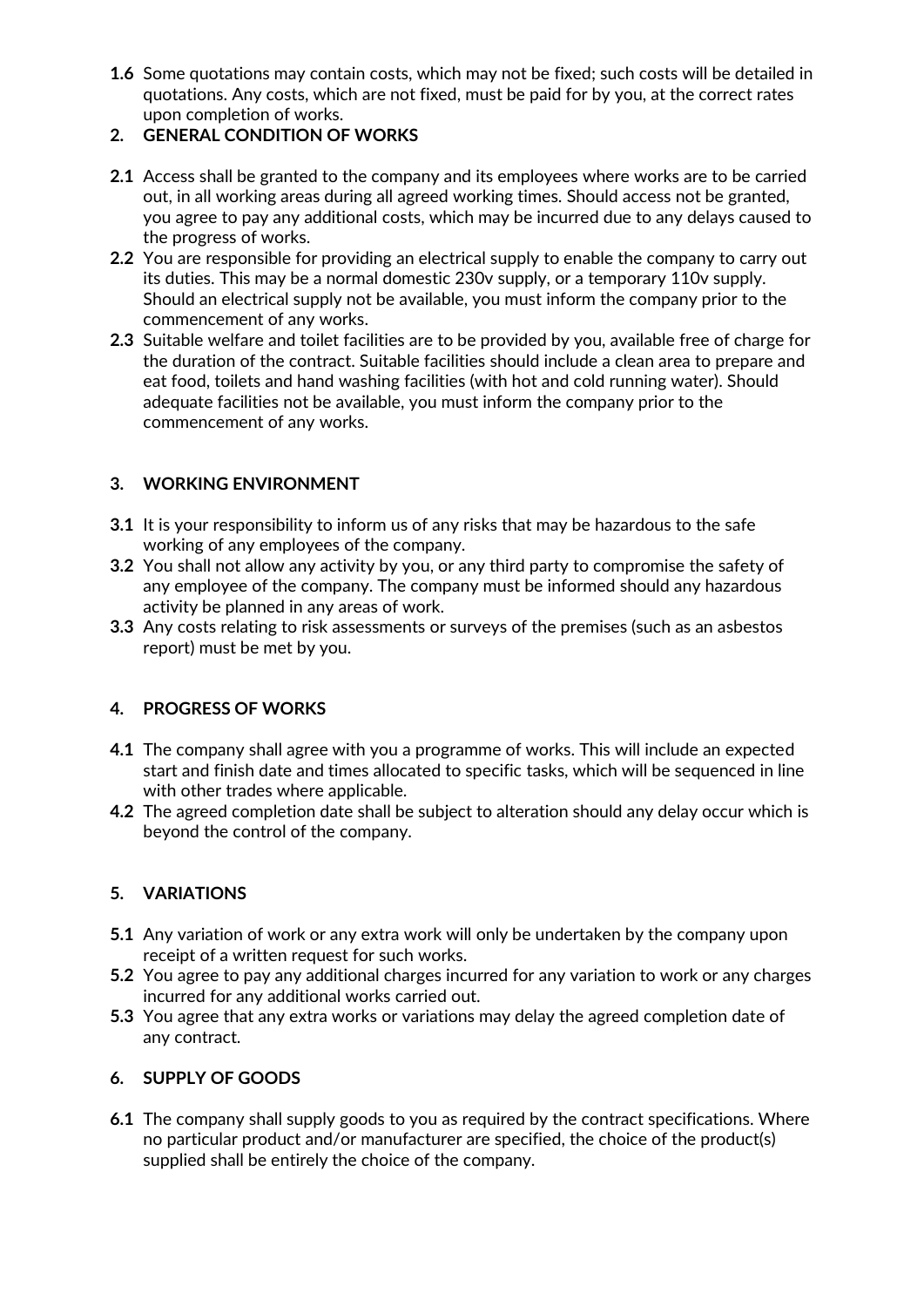- **6.2** You agree to adequately secure materials, which the company installs and/or provides to you in any premises under your control.
- **6.3** You agree to pay for any damage to, or the theft of any materials from your premises (or premises under your control) should the security of such premises be compromised.

#### **7. RETENSION OF TITLE**

- **7.1** Any materials provided by the company will remain the property of the company until such materials are fully paid for, by you (if by cheque then only upon clearance).
- **7.2** Until goods are fully paid for by you, the company shall be entitled at any time to be granted access by you to recover such goods. Should you fail to allow access, the company reserves the right to enter upon any premises where the goods are stored, and/or installed to dismantle and/or repossess the goods (without being liable for any damages caused by so doing).
- **7.3** The company shall be entitled to fully recover all goods (unless fully paid for) should you breach any clause of these terms and conditions.

#### **8. DEFECTS**

- **8.1** The company shall provide you a warranty against faulty goods and/or defective workmanship. The warranty period shall be agreed between the company and you prior to the commencement of any contract.
- **8.2** All goods supplied by us are manufactured by others. Accordingly we shall pass on the benefit of the warranty, if any, given by the manufacturer of such goods.
- **8.3** In some cases, the manufacturer's warranty may exceed the labour warranty given by the company. The company shall not be responsible for any labour costs in respect of such manufacturer's warranties.
- **8.4** The company shall attempt to recover costs from any manufacturer any costs relating to labour or administration which arise due to the installation of any faulty goods (in cases relating to clause 8.3). Should it not be possible to recover these costs due to circumstances beyond our control, any such costs must be met by you.

#### **9. PAYMENT TERMS**

- **9.1** Any works carried out by the company shall be promptly paid for, without set off or retention by the time limits agreed.
- **9.2** Payment terms and due dates shall be stipulated by the company at the time of quotations. Should no date be stipulated, payments are due no later than 30 days after the invoice date (NET 30).
- **9.3** An interim invoice shall be issued at the end of every calendar month. The amount owed at the end of each calendar month shall be equal to the value of the amount of work completed (labour costs plus materials supplied) during the invoiced month.
- **9.4** The company may cease work, withdraw labour or refuse to supply goods until all amounts due on any overdue invoices are met in full. The company may withhold any certificates or drawings or other technical data until all amounts due on any overdue invoices are met in full. The company may refuse to provide an electrical supply to any circuit or installation, no matter how critical until all amounts due on any overdue invoices are met in full. In such cases the company shall not be liable for any costs, damages or losses incurred.
- **9.5** The company may ask for a deposit. This must be paid by you, before the commencement of any works.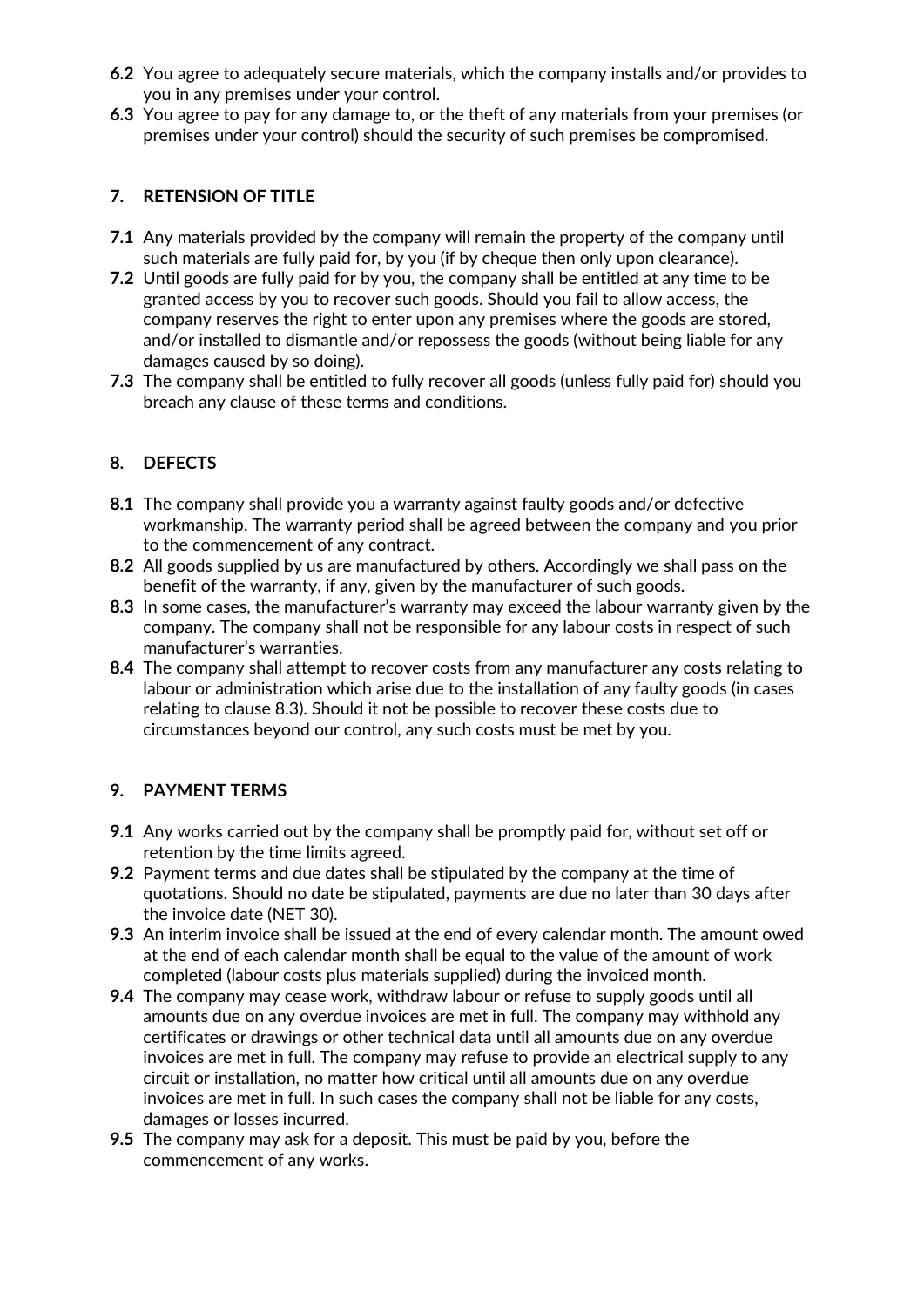- **9.6** The company reserves the right to charge interest and debt recovery costs on any late payment in accordance with The Late Payment of Commercial Debts (interest) Act 1998.
- **9.7** We attempt to recover late payments as soon as they become overdue. Initially a reminder to pay will be issued, stating the amount must be paid within 7 days. Should payment still not be received, the company will begin the debt recovery process.
- **9.8** All accounts beyond our credit terms will be passed to our debt collection agency, Sinclair Goldberg Price Ltd. All accounts, without exception, will be subject to a surcharge of 15% plus VAT to cover our costs in recovery. These accounts will also be subject to legal costs incurred in obtaining settlement.
- **9.9** You agree to pay any administration costs which are incurred by the company should you fail to meet the payment terms set by the company.
- **9.10** Any dishonored cheque will incur a £25 penalty charge which shall be payable by you.

#### **10. LIMITATIONS AND EXCLUSIONS**

- **10.1** Building work (unless specifically mentioned in quotations) is generally not included. This is to include the drilling of large holes (greater than 25mm in diameter), digging of trenches, chasing out plaster, removing brickwork. Any such works which may be required should be arranged by you. Any costs relating to building works must be met by you.
- **10.2** The making good of any decorations (unless specifically mentioned in quotations) is generally not included in any quotation. Any such works which may be required should be arranged by you. Any decorating costs must be met by you.
- **10.3** Working at heights above 3 metres from the normal finished floor level (unless specifically mentioned in quotations) is generally not included. If additional equipment is required to be hired to enable us to work at heights above 3 metres, you are responsible for providing this. The company can supply such equipment at the cost to the company plus 10%.
- **10.4** The removal of any redundant materials or equipment (unless specifically mentioned in quotations) is generally not included in any quotation. We do however normally remove our own waste and surplus materials.
- **10.5** Asbestos removal costs must be met by you.

#### **11. INSOLVENCY AND BREACH OF CONTRACT**

- **11.1** The company may refuse to supply any customer who commits a breach of contract or fails to abide by any of these terms and conditions.
- **11.2** The company may refuse to supply any customer who fails to make payment to us on any due date under any contract between us.
- **11.3** The company may refuse to supply any customer who fails to make a payment to any of its creditors.
- **11.4** The company may refuse to supply any customer who ceases trading or becomes insolvent or has a receiver appointed or goes into liquidation (whether voluntary or involuntary).
- **11.5** The company shall not be liable for any losses incurred should the company refuse to supply a customer due to any breach of these terms and conditions.
- **11.6** The company may refuse to supply any customer who fails to make payment to us on any due date under any contract between us.
- **11.7** The company may refuse to supply any customer who fails to make a payment to any of its creditors.